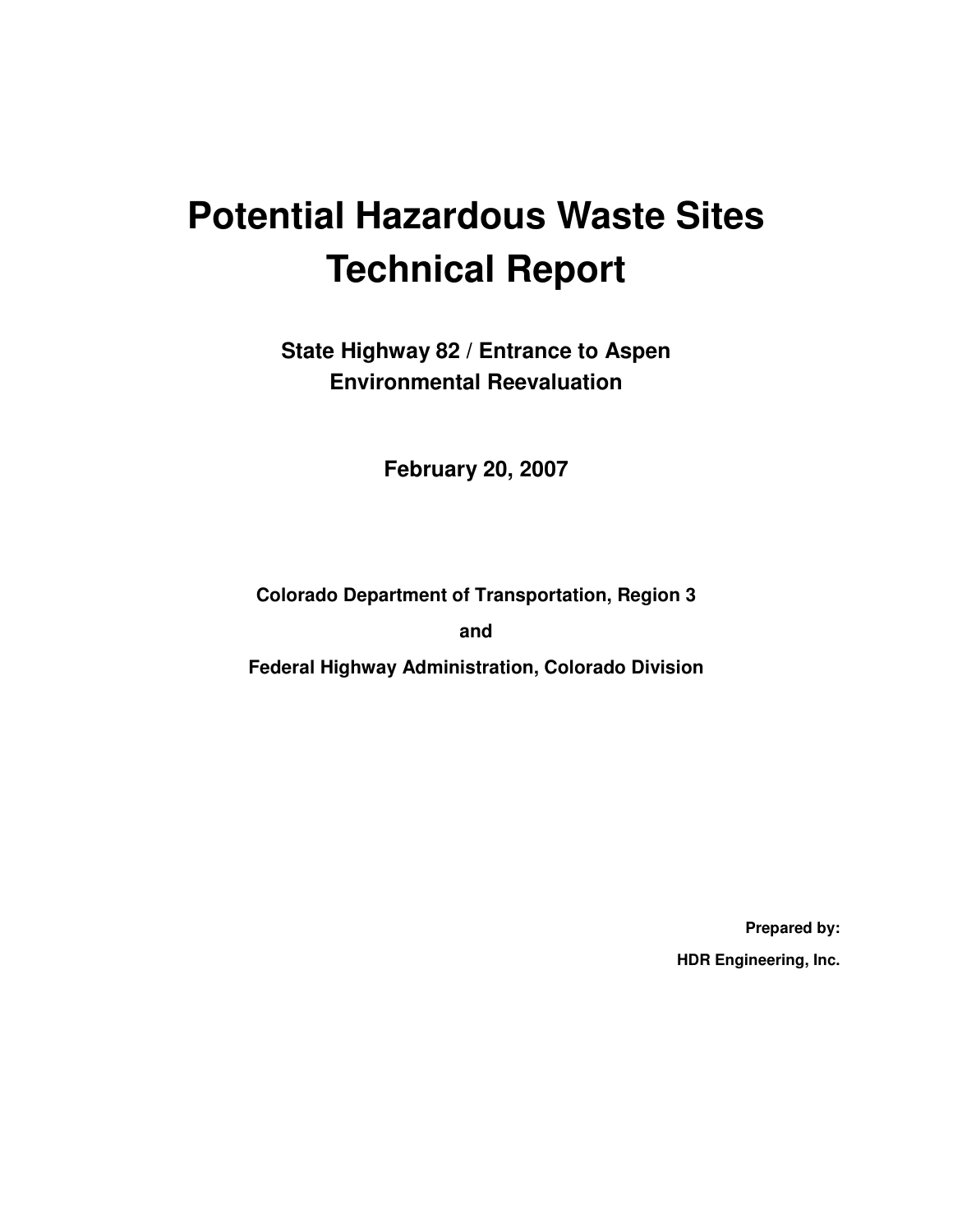#### **Contents**

| 1.0 |     |  |  |  |
|-----|-----|--|--|--|
|     | 1.1 |  |  |  |
|     | 1.2 |  |  |  |
|     | 1.3 |  |  |  |
| 2.0 |     |  |  |  |
|     | 2.1 |  |  |  |
|     | 2.2 |  |  |  |
| 3.0 |     |  |  |  |
| 4.0 |     |  |  |  |
| 5.0 |     |  |  |  |
| 6.0 |     |  |  |  |
| 7.0 |     |  |  |  |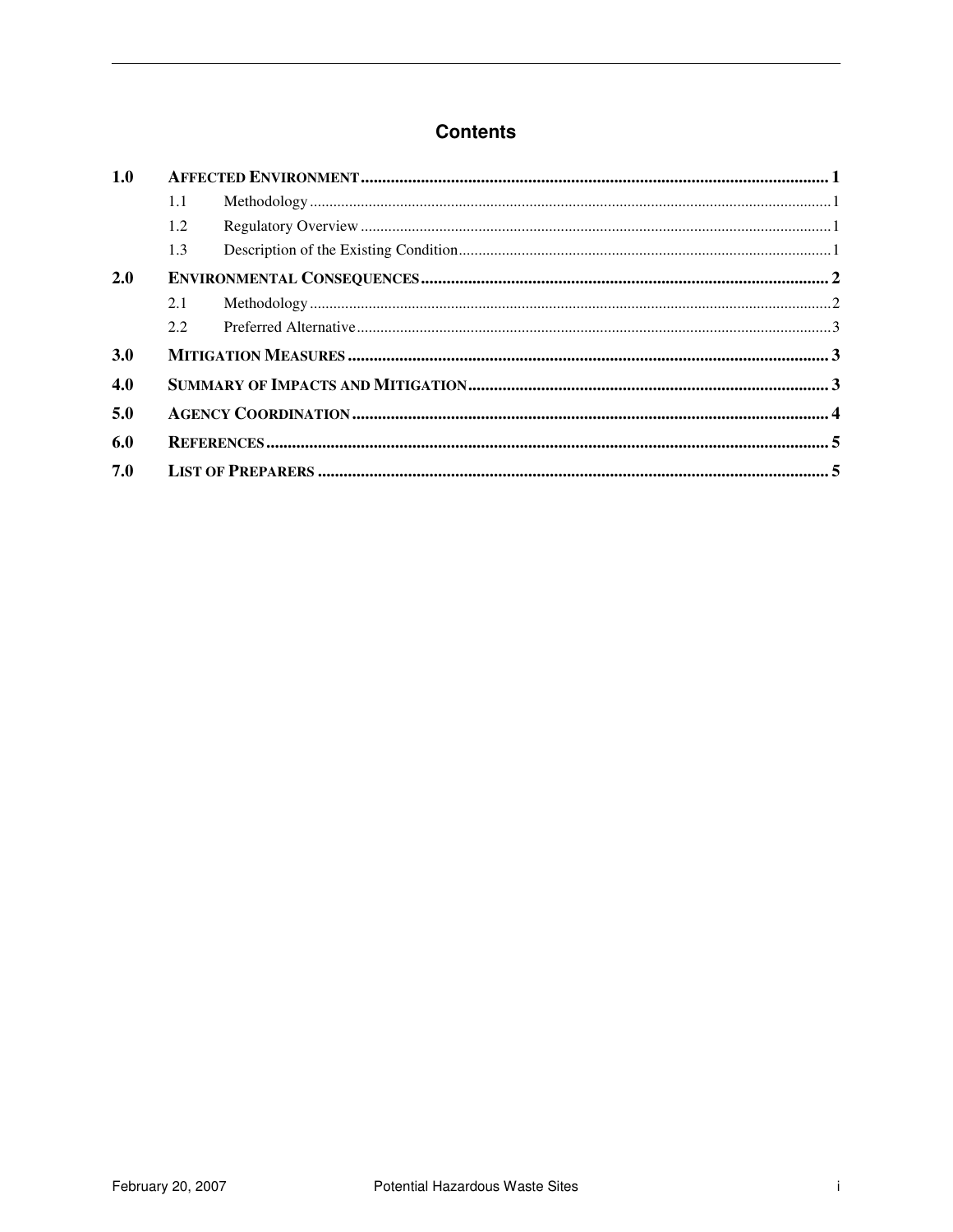# **1.0 Affected Environment**

This report provides a reevaluation of potential hazardous waste sites presented in the 1997 State Highway 82 Entrance to Aspen Final Environmental Impact Statement (FEIS, pages IV-73, V-55 and VI-6) for the Preferred Alternative selected in the Record of Decision (ROD) issued in August 1998.

## **1.1 Methodology**

Telephone interviews regarding potential hazardous waste sites were conducted with the following individuals:

- Jannette Murison City of Aspen Environmental Health
- Tom Rubel City of Aspen Parks Department Maintenance Manager
- Jim Elwood Pitkin County Airport

The Environmental Protection Agency's (EPA) "Enviromapper" website was reviewed to confirm the presence of potential hazardous waste sites identified in the 1997 FEIS (EPA, 2006). The Colorado Department of Labor and Employment (CDLE) Oil and Public Safety (OPS) website also was searched for potential hazardous waste sites in the project area.

## **1.2 Regulatory Overview**

There has been one addition to applicable regulatory requirements for hazardous materials since publication of the 1997 FEIS and 1998 ROD. On February 15, 2006, the Colorado Department of Public Health and Environment (CDPHE) amended 6 CCR 1007-2, Part 1, Section 5 (State Board of Health Regulations Pertaining to Solid Waste Sites and Facilities, Section 5 – Asbestos Waste Management). The amended regulations address management of asbestos-contaminated soils (Section 5.5), and include provisions for asbestos surveys to be conducted prior to work where demolition and soil disturbance will occur in areas where asbestos may be encountered.

## **1.3 Description of the Existing Condition**

Potential hazardous waste sites in the project area are the same as those listed on page IV-76 of the 1997 FEIS with one exception. One site, Dooger Diggings, was referenced in the FEIS as a potential hazardous waste site. The City of Aspen employees contacted during the Reevaluation were not aware of the existence of this site or business (Murison, 2006 and Rubel, 2006). The site was not identified in the EPA "Enviromapper" website (EPA, 2006).

The FEIS listed two underground storage tanks (UST) on page IV-76 that are associated with the Pitkin County Airport. One UST was identified at the Pitkin County Airport and one UST at the Aspen Airport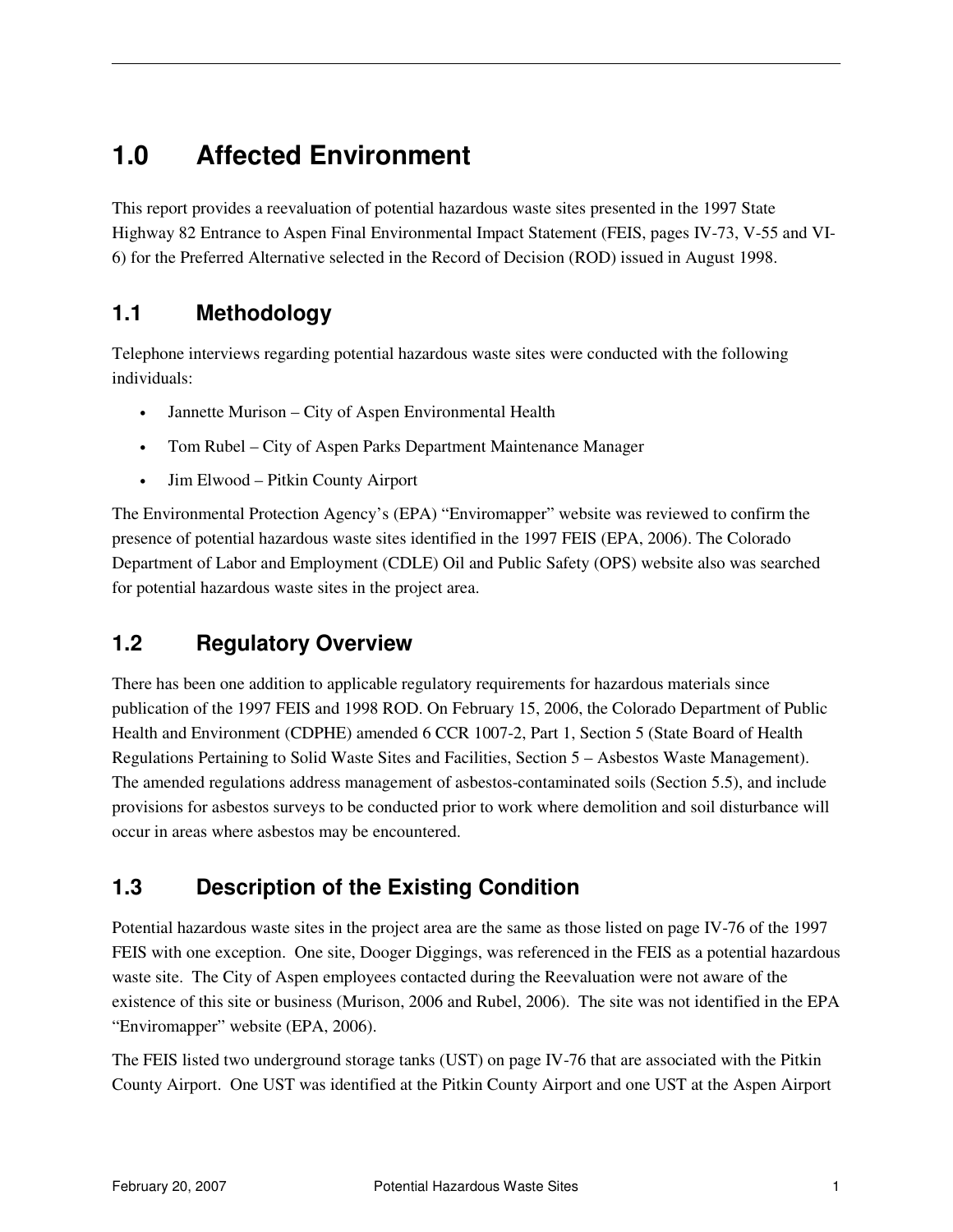Business Center. Jim Elwood, Pitkin County Airport Manager, stated that there are currently no USTs located on airport property (Elwood, 2006).

Mr. Elwood also stated that there has been remediation on a former UST site on airport property. He was not familiar with the details of the remediation, but was aware that the airport has been monitoring the groundwater for the last few years. Mr. Elwood stated that he was not sure if the site was considered "closed" by the Colorado Department of Public Health and Environment (CDPHE). Mr. Elwood said that all water sample results were below the CDPHE limits for petroleum sites (Elwood, 2006). A search of the Colorado Department of Labor and Employment (CDLE) Oil and Public Safety (OPS) website showed that the Airport Auto Center Conoco, located at 121 Airport Business Center is listed as "open" by the CDLE OPS (CDLE, 2006). This site would not be affected by any future construction of the Preferred Alternative.

Two components of the Preferred Alternative have been constructed since the publication of the FEIS and ROD: (1) Owl Creek Road and West Buttermilk Road have been relocated to create a new, signalized intersection with State Highway 82 near the Buttermilk Ski Area; and (2) the roundabout at the Maroon Creek Road intersection has been completed.

In addition, the Maroon Creek Bridge Replacement Project is currently under construction, scheduled for completion by spring of 2008. This project is being constructed as a bridge replacement without any increase in roadway capacity. However, it will accommodate the Entrance to Aspen Preferred Alternative in the future by removing the center median and re-striping for two general-purpose lanes and two exclusive bus lanes (see the Introduction to the Technical Report Volume for more detail).

The intersection of Truscott Drive and State Highway 82 was completed in 2001. While this intersection is not part of the Entrance to Aspen Project, its configuration accommodates the alignment for the east approach to the Maroon Creek Bridge Replacement Project.

A transportation easement across the Marolt-Thomas Open Space was conveyed from the City of Aspen to CDOT in August of 2002, as part of land exchange and mitigation agreements between CDOT and the City of Aspen and Pitkin County. (Refer to Appendix A and B in the 1998 Record of Decision for details of the open space conveyance agreements and mitigation commitments.)

# **2.0 Environmental Consequences**

## **2.1 Methodology**

Information gathered through interviews with the individuals listed in Section 1.2 and the results of the "Enviromapper" website search were compared against the potential hazardous waste sites listed in the 1997 FEIS that are likely to impact or be impacted by the project.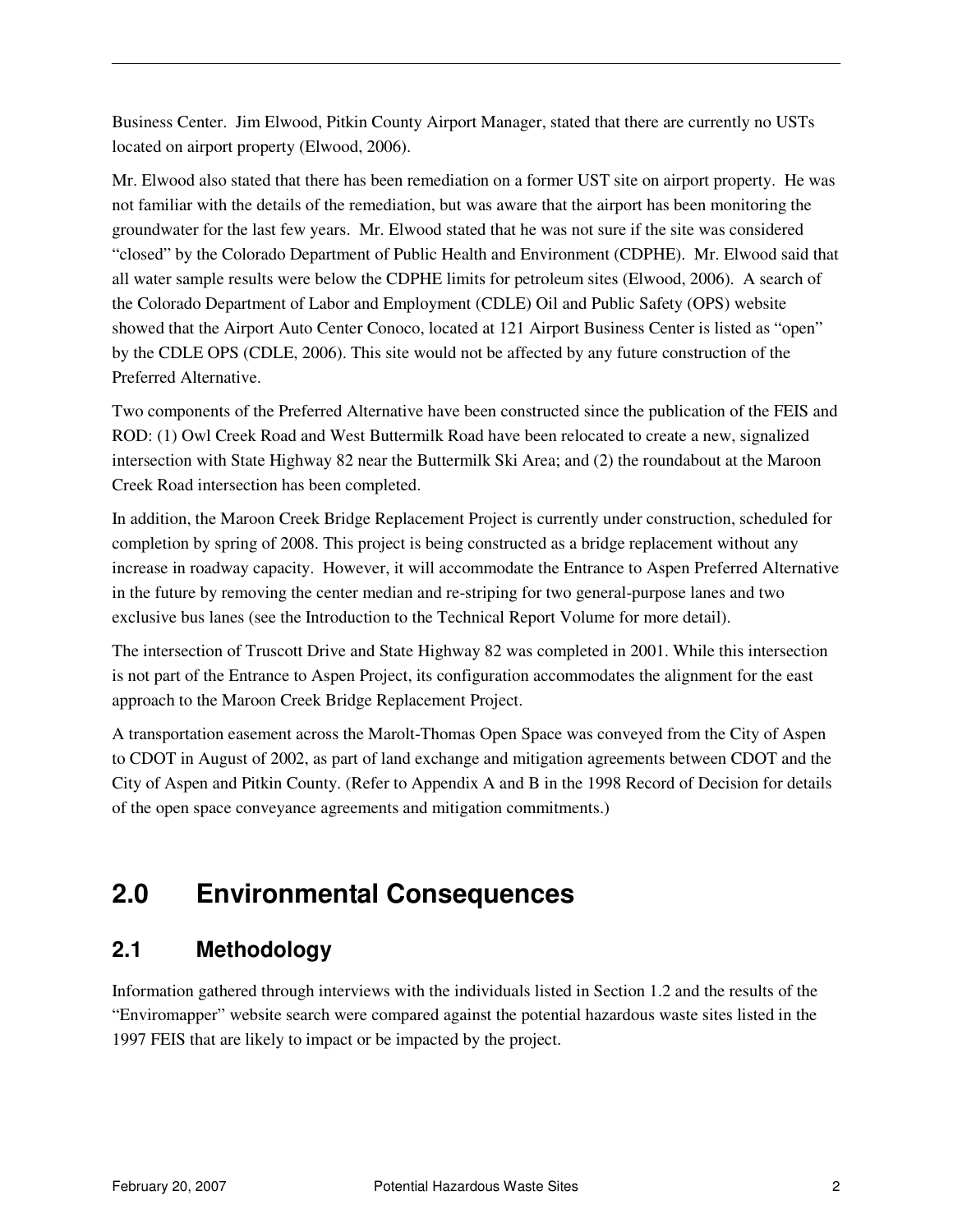### **2.2 Preferred Alternative**

None of the potential hazardous waste sites that may impact the project have changed. Based on existing hazardous waste sites information in the study area, there is no evidence of any adverse effect on or from these sites as a result of the previous intersection or roundabout construction. The current construction of the Maroon Creek Bridge is being done using Best Management Practices (BMPs). There have been no hazardous material spills related to construction of any of the Preferred Alternative components to date.

# **3.0 Mitigation Measures**

Mitigation measures described in the 1997 FEIS have been implemented for components for the Preferred Alternative already constructed or currently under construction. These measures also would be implemented during construction of future components of the Preferred Alternative. The measures are considered adequate to avoid or minimize potential impacts related to hazardous materials sites in the project area. A summary of impacts and mitigation measures is provided in the following section.

# **4.0 Summary of Impacts and Mitigation**

Impacts are summarized below in Table 4-1 as identified in both the FEIS and this reevaluation. Mitigation measures listed in the table are those from the 1998 ROD. In addition, based on amended state regulations regarding management of asbestos-contaminated soils (See Section 1.2), a mitigation measure has been added requiring that the potential for encountering asbestos be assessed prior to construction, with pre-construction surveys to be conducted in areas of concern.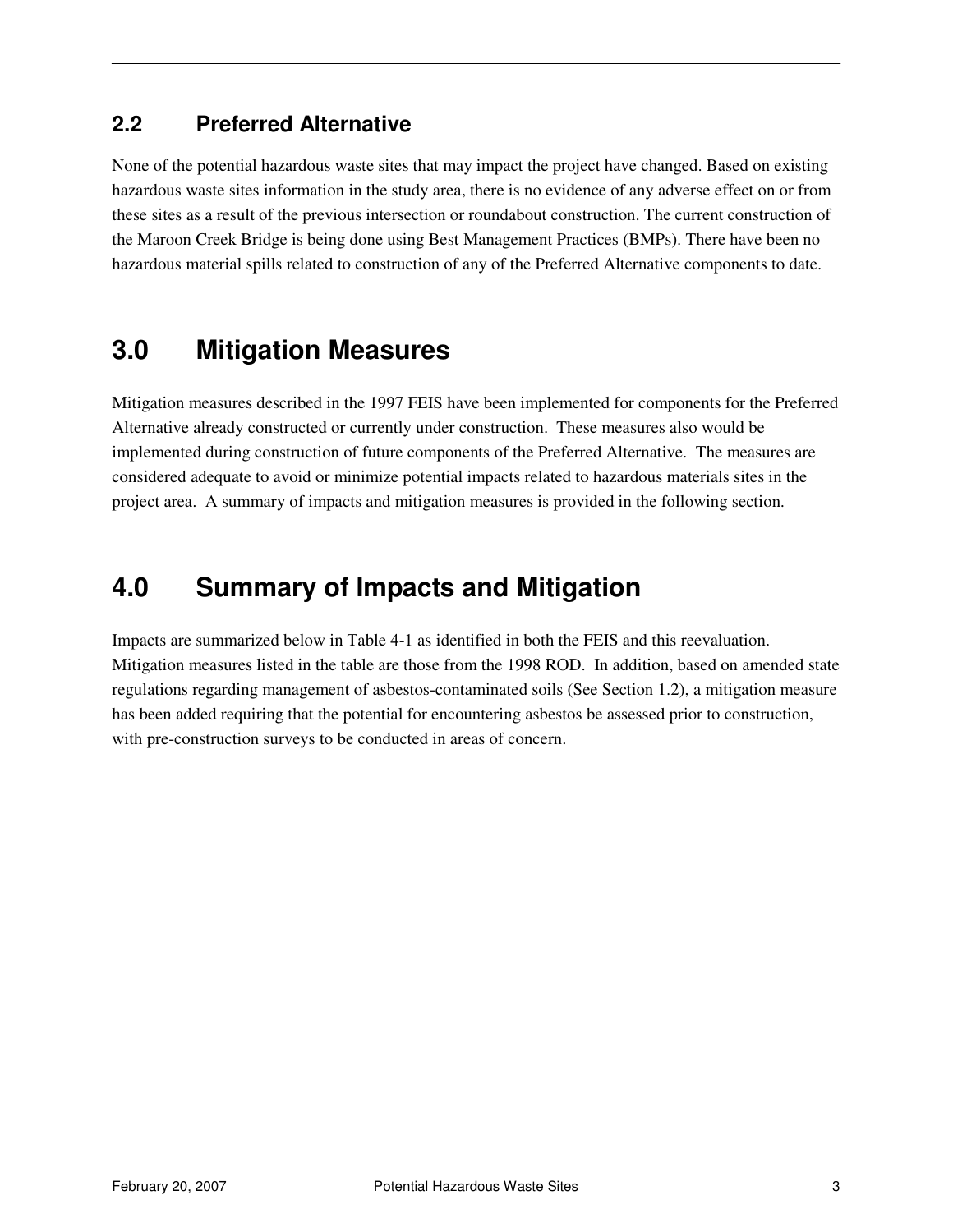| <b>Topic</b>                           | <b>FEIS Impact</b>    | <b>Reevaluation Impacts</b>                                                                                                     | <b>Mitigation Measures</b>                                                                                                                                                                                                                                                                                                                                                                                                                             |
|----------------------------------------|-----------------------|---------------------------------------------------------------------------------------------------------------------------------|--------------------------------------------------------------------------------------------------------------------------------------------------------------------------------------------------------------------------------------------------------------------------------------------------------------------------------------------------------------------------------------------------------------------------------------------------------|
| <b>Hazardous</b><br><b>Waste Sites</b> | No impacts identified | No change                                                                                                                       | If a potentially contaminated site<br>cannot be avoided, a detailed<br>site investigation will be<br>conducted. Necessary clean up<br>plans will be coordinated with<br>appropriate agencies and<br>landowners.                                                                                                                                                                                                                                        |
|                                        |                       |                                                                                                                                 | Include environmental<br>specifications in bid packages<br>as necessary                                                                                                                                                                                                                                                                                                                                                                                |
|                                        |                       |                                                                                                                                 | Right-of-way acquisition at the<br>Aspen/Pitkin County Airport will<br>require UST closure and<br>remediation, if needed.                                                                                                                                                                                                                                                                                                                              |
|                                        |                       |                                                                                                                                 | Right-of-way acquisition at the<br>Holden Smelting and Milling<br>Complex will require further soil<br>investigations, if necessary.                                                                                                                                                                                                                                                                                                                   |
|                                        |                       |                                                                                                                                 | Any newly identified sites or<br>spills during construction will be<br>investigated and mitigated as<br>necessary.                                                                                                                                                                                                                                                                                                                                     |
| Asbestos-<br>Contaminated<br>Soil      | Not addressed in FEIS | No known impacts;<br>mitigation has been added<br>(right-hand column) to<br>address new requirements<br>enacted since FEIS/ROD. | In accordance with 6 CCR 1007-<br>2, Part 1, Section 5, (amended<br>2/25/2006), construction areas<br>will be assessed prior to soil<br>disturbance for potential for<br>containing asbestos-<br>contaminated soils. Particularly<br>in areas where asbestos-<br>wrapped utilities may be<br>disturbed, or where demolition<br>will occur, the need for pre-<br>construction asbestos surveys<br>will be determined in<br>coordination with the CDPHE. |

**Table 4-1 Summary of Impacts and Mitigation Measures** 

# **5.0 Agency Coordination**

The following entities were contacted for information included in this reevaluation:

- City of Aspen Environmental Health Department
- City of Aspen Parks Department